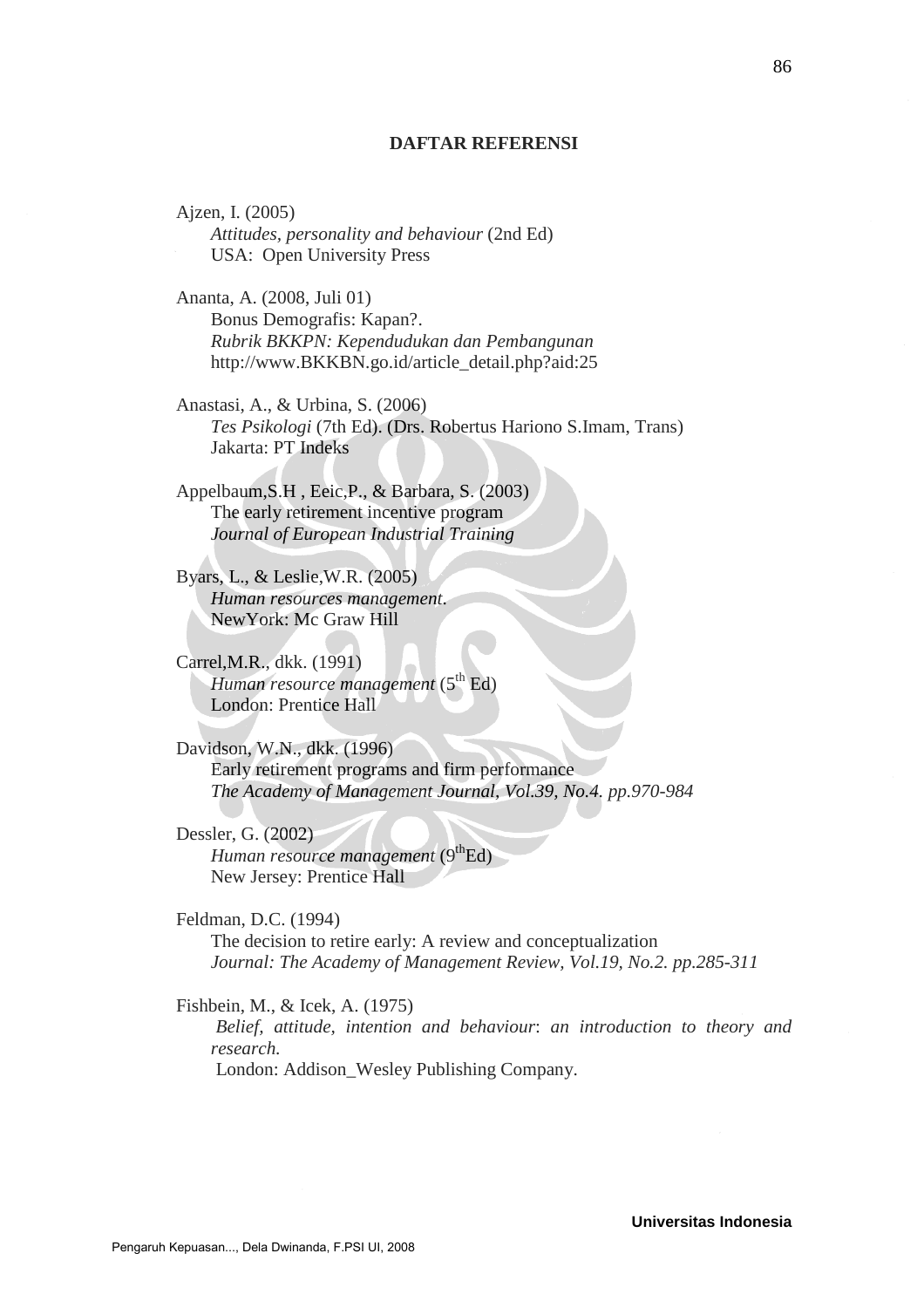Greenberg, J., & Robert, A.B. (2003) *Behaviour in Organizations understanding and managing the human side of work* (*8 th*Ed) USA: Prentice Hall.

Guilford, J. P., & Fruchter B. (1978) *Fundamental statistic in psychology and education* (6<sup>th</sup> Ed.). New York: McGraw-Hill, Inc.Isakson

Isaksson, C., & Gunn, J. (2000) Adaptation to continued work and early retirement following downsizing: long term effect and gender differences. *Journal of occupational and organizational psychology* 73 page.241, *ABI/inform global*.

Kaplan, R.M., & Saccuzzo, D.P. (2005) *Psychology testing:Prnciple, application, and issue* (6<sup>th</sup> Ed). California: Thomson Wdasworth

Keadaan Karyawan/Pekerja/Buruh di Indonesia. (1989) Badan Pusat Statistik: Jakarta-Indonesia

Keadaan Karyawan/Pekerja/Buruh di Indonesia. (1990) Badan Pusat Statistik: Jakarta-Indonesia

Keadaan Karyawan/Pekerja/Buruh di Indonesia. (2003) Badan Pusat Statistik: Jakarta-Indonesia

Keadaan Karyawan/Pekerja/Buruh di Indonesia. (2004) Badan Pusat Statistik: Jakarta-Indonesia

Keadaan Karyawan/Pekerja/Buruh di Indonesia. (2005) Badan Pusat Statistik: Jakarta-Indonesia

Keadaan Karyawan/Pekerja/Buruh di Indonesia. (2006) Badan Pusat Statistik: Jakarta-Indonesia

Kumar, R. (1996)

*Research methodology*: *A step by step guide for beginners*. London: Sage Publication

Mein, G., dkk.(2000)

Predictors of early retirement in British Civil Servant. *Department of Epidemology and Public Health, University College London, 1-19 Torington Place London WCIE 6BT, UK.*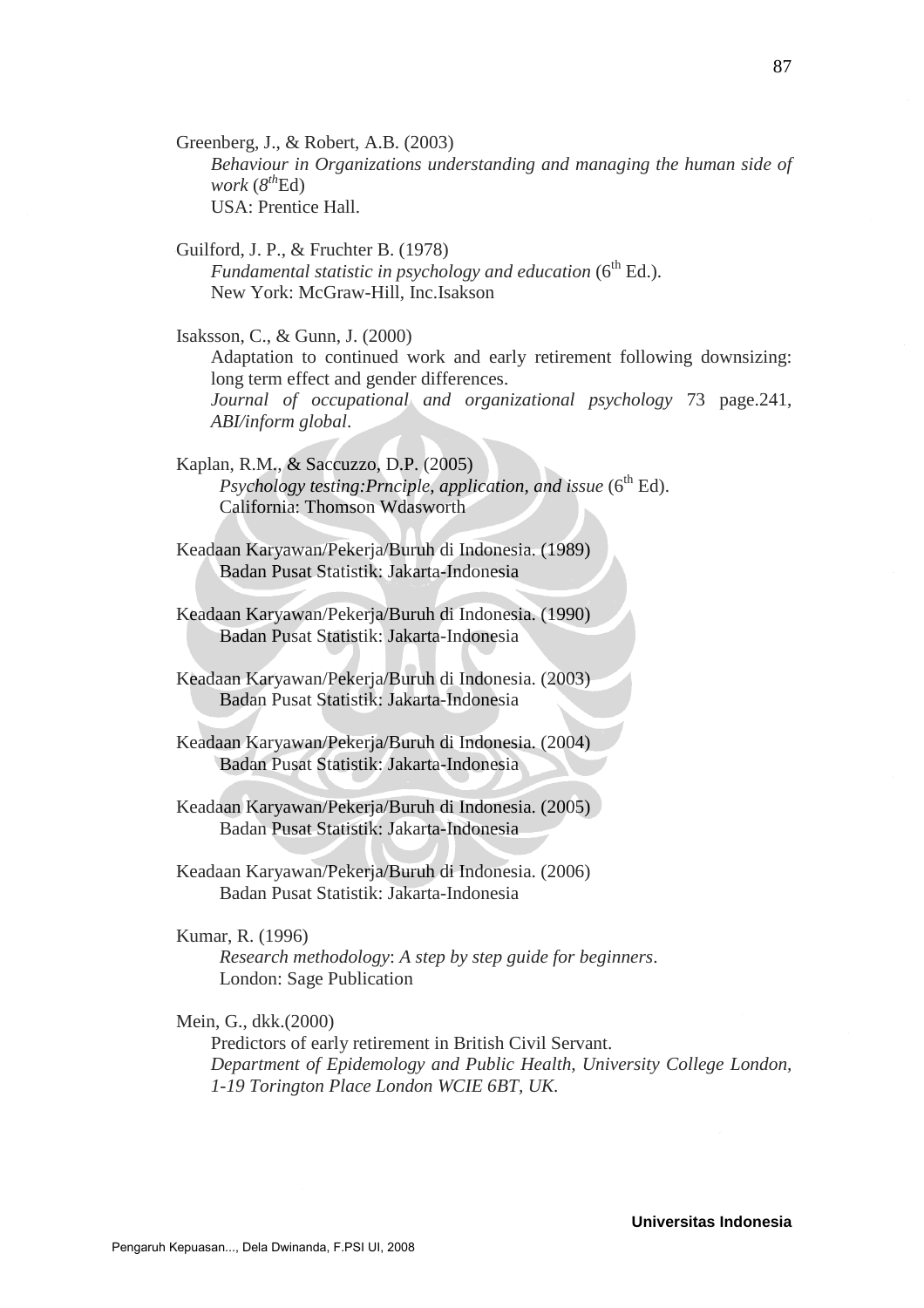Munandar, A.S. (2001) *Psikologi industri dan organisasi.* Depok: Penerbit Universitas Indonesia

Murphy, K.R & Charles.O.D. (2001) *Psychological testing :Principles and applications* (5<sup>th</sup> Ed). New Jersey: Prentice Hall

Noe, R., dkk. (2003) *Human resources management: Gaining, competitive, advantage* (4<sup>th</sup>Ed) Boston: Mc-Graw Hill

Papalia, D.E., Saaly,W.O., & Ruth, D.F. (2003) *Human development* (*9 th* Ed) Boston: McGraw Hill

Pedhazur, E. J. (1982) *Multiple regression in behaviour research: Explanation and prediction* New York: Sauders College Publishing

Pedhazur, E.J., & Schmelkin, L.P. (1991) *Measurement, design, and analysis:An integreated approach* New Jersey: Hillsdale

Robbins, S.P (2003). *Organizational Behaviour* (10th Ed) San Diego: Prentice-Hall International Edition

Robbins, S.P. (1990). *Organization theory :Structure, design, and application* (3th Ed). San Diego: Prentice-Hall International Edition

Santrock, J. W. (2002) *Life span development* (*8 th* Ed)*.* Boston: Mc Graww Hill.

Saud, H.N. (2008, Juli 01) Benarkah Program KB Gagal Total? *Rubrik BKKPN: Kependudukan dan Pembangunan* http://www.BKKBN.go.id/article\_detail.php?aid:25

Seniati, L., Aries.Y., & Bernadette,N.S.(2005) *Psikologi Eksperimen* Jakarta: PT.Indeks Gramedia

Spector, P.E. (1997) *Job satisfaction application. assesment, causes and consequences*. London: Sage Publication